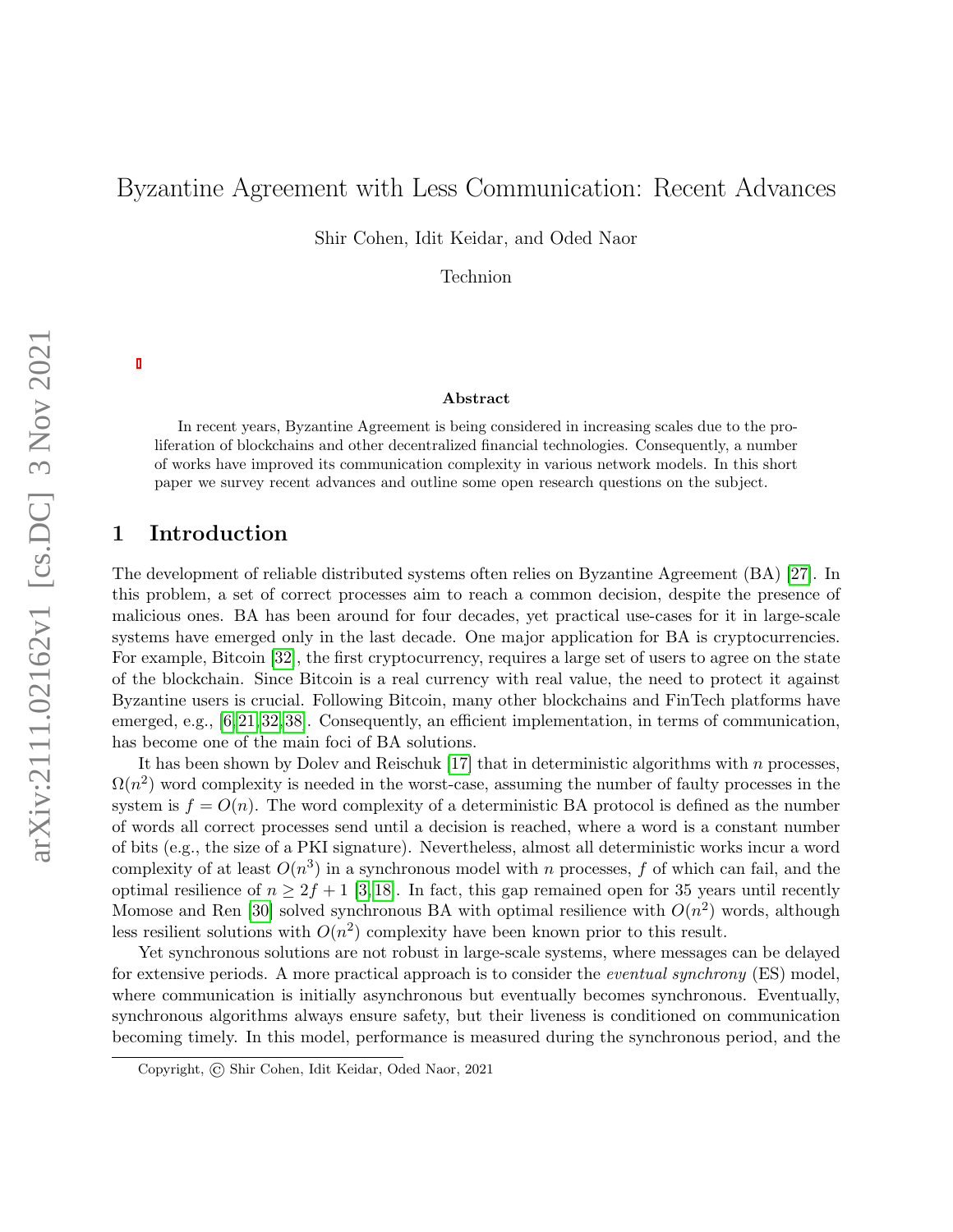optimal resilience is  $n = 3f + 1$ . Recent works have used threshold cryptography in order to achieve quadratic complexity in certain optimistic scenarios [\[2,](#page-8-2) [6,](#page-8-0) [22,](#page-9-4) [30,](#page-10-2) [39\]](#page-10-3).

Because attackers may cause communication delays, an even more robust approach is to consider a fully asynchronous model. But in this model, BA cannot be solved deterministically [\[20\]](#page-9-5). Although the complexity lower bound does not apply to randomized algorithms, until fairly recently, randomized solutions also required (expected)  $O(n^2)$  word complexity [\[5,](#page-8-3) [13,](#page-9-6) [31,](#page-10-4) [35\]](#page-10-5).

A few recent studies have used randomness to circumvent Dolev and Reischuk's lower bound and provide BA solutions with sub-quadratic word complexity  $[2, 6, 16, 21, 24, 26, 32, 33, 37]$  $[2, 6, 16, 21, 24, 26, 32, 33, 37]$  $[2, 6, 16, 21, 24, 26, 32, 33, 37]$  $[2, 6, 16, 21, 24, 26, 32, 33, 37]$  $[2, 6, 16, 21, 24, 26, 32, 33, 37]$  $[2, 6, 16, 21, 24, 26, 32, 33, 37]$  $[2, 6, 16, 21, 24, 26, 32, 33, 37]$  $[2, 6, 16, 21, 24, 26, 32, 33, 37]$  $[2, 6, 16, 21, 24, 26, 32, 33, 37]$  in all three models. There are two approaches to using probability. The first is weakening the problem guarantees to probabilistic ones. Works in this vein usually utilize committee sampling, assume an adaptive adversary, and provide probabilistic safety and liveness [\[16,](#page-9-7) [21,](#page-9-1) [24,](#page-9-8) [32\]](#page-10-0). The second considers models in which deterministic BA solutions are possible, and designs protocols where the expected complexity is sub-quadratic  $[2, 6, 26, 33, 37]$  $[2, 6, 26, 33, 37]$  $[2, 6, 26, 33, 37]$  $[2, 6, 26, 33, 37]$  $[2, 6, 26, 33, 37]$ . The latter works are resilient only to a static adversary whereas the former tolerate a dynamic one.

Each work in the field examines BA through a slightly different lens: BA can be solved in models varying in their timing assumptions, adversarial behaviors, and properties of their outcomes. This work overviews the latest results on the subject. We point out common patterns in BA algorithms and highlight novel techniques. While doing so, we also identify gaps in existing works and raise open questions for future work. We start by defining the BA problem and describing possible models in Section [2.](#page-1-0) In Section [3,](#page-3-0) we cover works for deterministic BA, and in Section [4](#page-4-0) for the randomized problem. We end with some open questions in Section [5.](#page-7-0)

#### <span id="page-1-0"></span>2 Models and Definitions

We discuss different variations of the *Byzantine Agreement (BA)* problem also known as *consensus*. In this paper, we use the terms consensus and BA interchangeably. In this problem, a set Π of n processes attempt to reach a common decision upon one of the values initially suggested by the processes in Π. Different models affect the problem's difficulty. The connecting thread of our discussions is the presence of up to f Byzantine processes in  $\Pi$ . These processes may deviate arbitrarily from the protocol, possibly being corrupted and controlled by an adversary. Processes in Π that are not corrupted are called correct processes. Let us define the problem formally.

<span id="page-1-1"></span>**Definition 1** (Byzantine Agreement). In Byzantine Agreement, each correct process  $p_i \in \Pi$  proposes an input value  $v_i$  and decides on an output value decision; s.t. the following properties hold:

Validity If all correct processes propose the same value  $v$ , then all correct processes decide  $v$ .

Agreement No two correct processes decide differently.

Termination Every correct process eventually decides.

Slight changes to the definition above give rise to several variations of the problem, applicable to different settings and areas of interest. For example, the problem as defined above does not make any assumption on processes' input values, and is known as *multi-value* BA. If we were to require that  $v_i$  is a binary value, the problem would be *binary BA*. The validity condition specified above is known as *strong unanimity*, and it might be more suitable for binary BA (since there are only two possible values).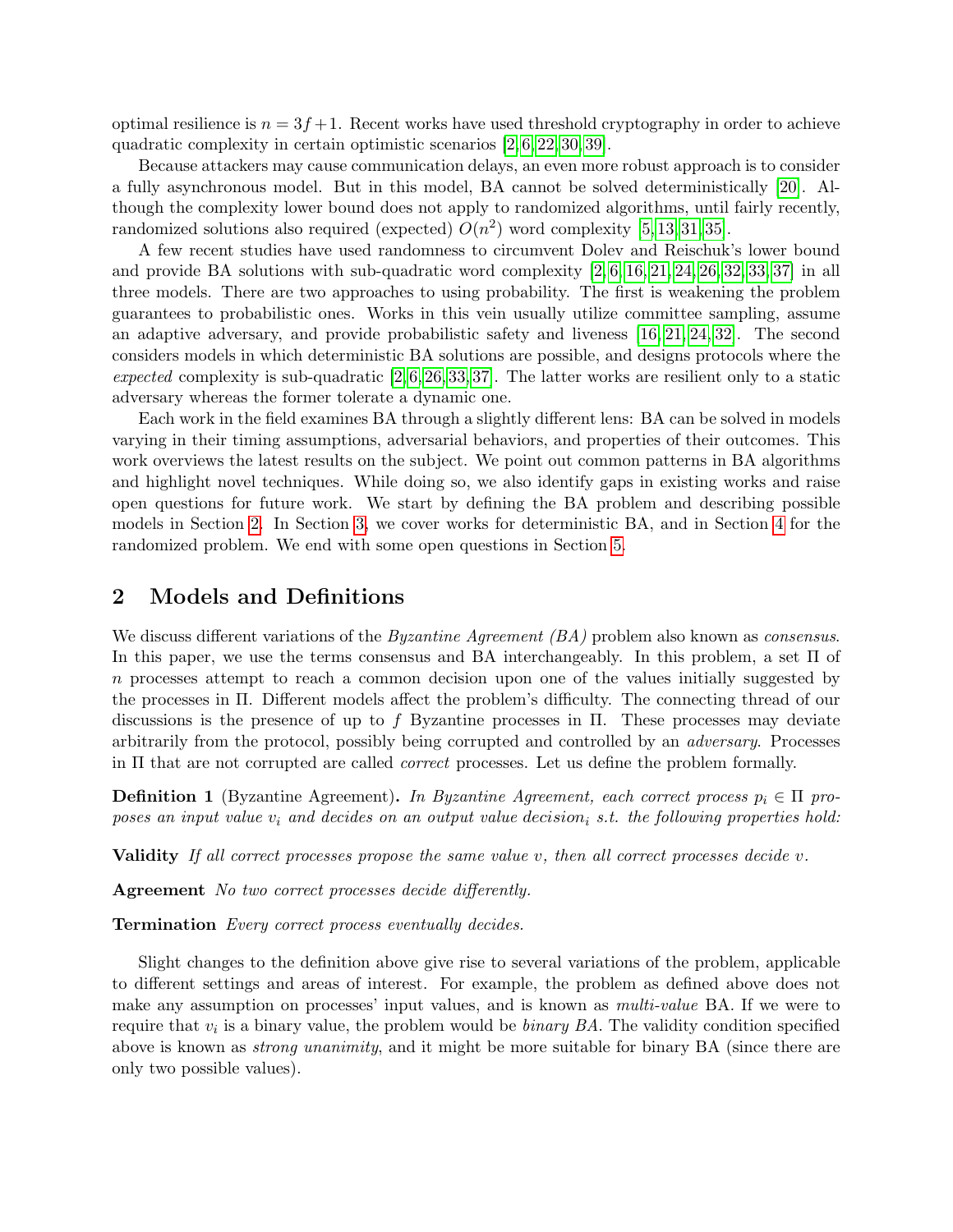For multi-value BA, a validity condition named external validity was proposed by Cachin et al. [\[12\]](#page-8-4). In this condition, there is some global predicate validate(v)  $\in \{true, false\}$  that can be computed locally. If a correct process decides a value v, then validate(v) = true. The external validity condition is more suitable for multi-value BA, and is used in recent multi-value BA algorithms such as [\[4,](#page-8-5) [12,](#page-8-4) [39\]](#page-10-3). An example for external validity applicability can be found in various blockchains, where the predicate is verifying that the decided blocks meet the criteria of an eligible block to be included in the blockchain (valid signatures on the transactions, no double-spend, etc.). We note that the Dolev-Reischuk lower bound [\[17\]](#page-9-2) does not apply to the external validity BA variant, and to the best of our knowledge, no similar lower bound was proven for this case.

Definition [1](#page-1-1) introduces *deterministic BA*, which requires that the properties hold in all runs of the protocol. In contrast, in randomized BA, one or more of the properties is ensured only with high probability (WHP). In some cases, randomized BA requires deterministic validity and agreement while allowing termination with probability 1. Other works  $[16, 21, 24]$  $[16, 21, 24]$  $[16, 21, 24]$  solve BA with high probability, where all properties are assured with high probability.

Timing assumptions The BA problem(s) can be examined under different timing assumptions. In a synchronous network, there is a bound  $\delta$  on the time it takes a message to reach its destination. In the *asynchronous* model, we assume nothing about communication times, so message delays are unbounded. Eventual synchrony is a middle ground where the system first behaves asynchronously, and eventually becomes synchronous. The asynchronous period is unbounded but it is guaranteed that at some point in time, called the *Global Stabilization Time (GST)*, the system becomes stable.

Adversary models The adversary may corrupt up to f processes in the system. It is known that to solve BA in a synchronous model with strong unanimity, n must be at least  $2f + 1$ . Under eventual synchrony, the condition is stronger, and  $n \geq 3f + 1$  is required [\[19\]](#page-9-10).

The number of Byzantine processes corrupted by the adversary, known as the resilience of the protocol, is not the only concern for the protocol designer. Another important aspect is when and how the adversary controls them. We distinguish between a *static* adversary and an *adaptive* one. The static adversary decides which processes to corrupt before the execution begins, without prior knowledge of processes' initial values or coin flips. An adaptive adversary, on the other hand, can corrupt processes at any time, as long as it does not corrupt more than the threshold  $f$ .

Getting into a higher resolution, we can also examine the information available to the adversary while it makes its decisions and its power to prevent information flow in the system. In a synchronous model, one considers "after-the-fact" removals [\[1\]](#page-8-6). An adversary that is capable of after-the-fact removals can first observe messages sent by processes and then remove these messages from the network by corrupting their senders. It was shown that no after-the-fact removals are required for achieving sub-quadratic word complexity [\[1\]](#page-8-6). The idea of preventing the adversary from "front running" messages sent by processes before corrupting their senders can also be formulated in the asynchronous model. It can be assumed either explicitly [\[16\]](#page-9-7) or implicitly by using a separate key to encrypt each message and atomically deleting the key upon sending a message signed by it  $[9, 21]$  $[9, 21]$ . Additionally, one can use the notion of causality to define a *delayed-adaptive* adversary  $[16]$ . This adversary can use the contents of a message m sent by a correct process for scheduling a message  $m'$  only if m causally precedes  $m'$ .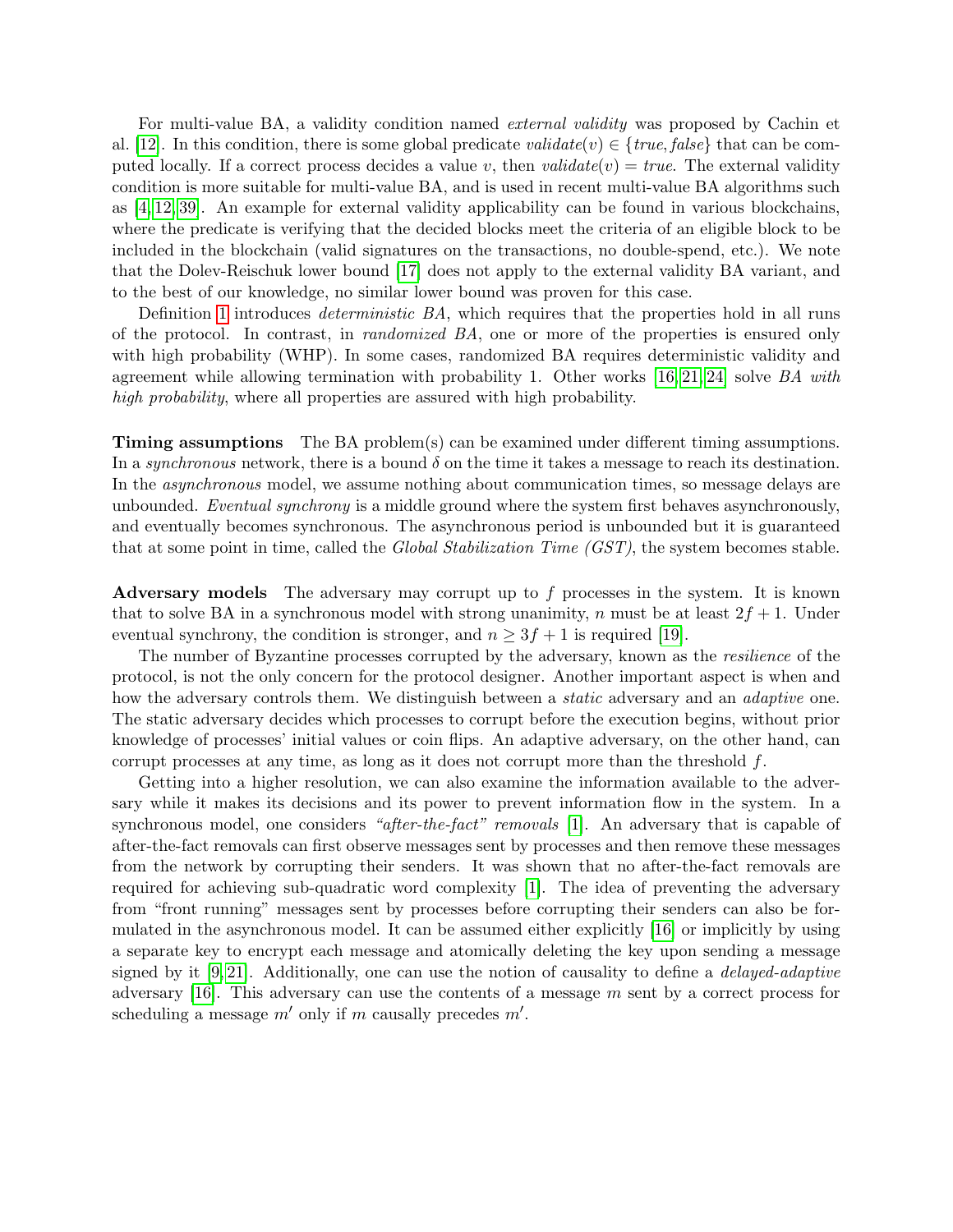

<span id="page-3-1"></span>Figure 1: Illustration of the gap between existing BA protocols in the eventual synchrony and synchrony models and the known lower bound.

Resilience The resilience is the upper bound on the number of Byzantine processes in which the problem is still solvable. In eventual synchrony and asynchronous networks, the optimal resilience is  $f < n/3$ , independent of the validity conditions or the adversarial model described above. In the synchrony model, optimal resilience with strong unanimity is  $f < n/2$  [\[30\]](#page-10-2). With external validity, the optimal resilience in synchronous networks is  $f < n$ .

Complexity of Byzantine agreement The way we measure complexity depends on the timing assumptions.

- Synchrony Under synchrony assumptions, the *worst-case* word complexity is defined as the maximum number of words all the correct processes send under any possible adversarial behavior allowed by the model. This is counted from the beginning of the run and until the last correct process reaches a decision.
- Eventual synchrony In the eventual synchrony model, the definition is usually identical to the above, except that the number of words is measured from GST and until a decision is reached. Sometimes, the complexity is defined by observing synchronous runs.
- Asynchrony Since asynchronous deterministic consensus is not achievable even in the presence of at least one failure, there is no way to bound the worst-case complexity. Instead, we consider the expected complexity. The expectation is over the distribution of randomness used to solve BA with probability 1, assuming that the adversary takes the actions that lead to the worst complexity under this distribution.

## <span id="page-3-0"></span>3 Deterministic Consensus

In deterministic consensus protocols, the liveness property, i.e., the property that all processes eventually decide, is guaranteed. The seminal result of FLP [\[20\]](#page-9-5) showed that deterministic consensus under asynchrony assumptions in the presence of at least one faulty process cannot be achieved.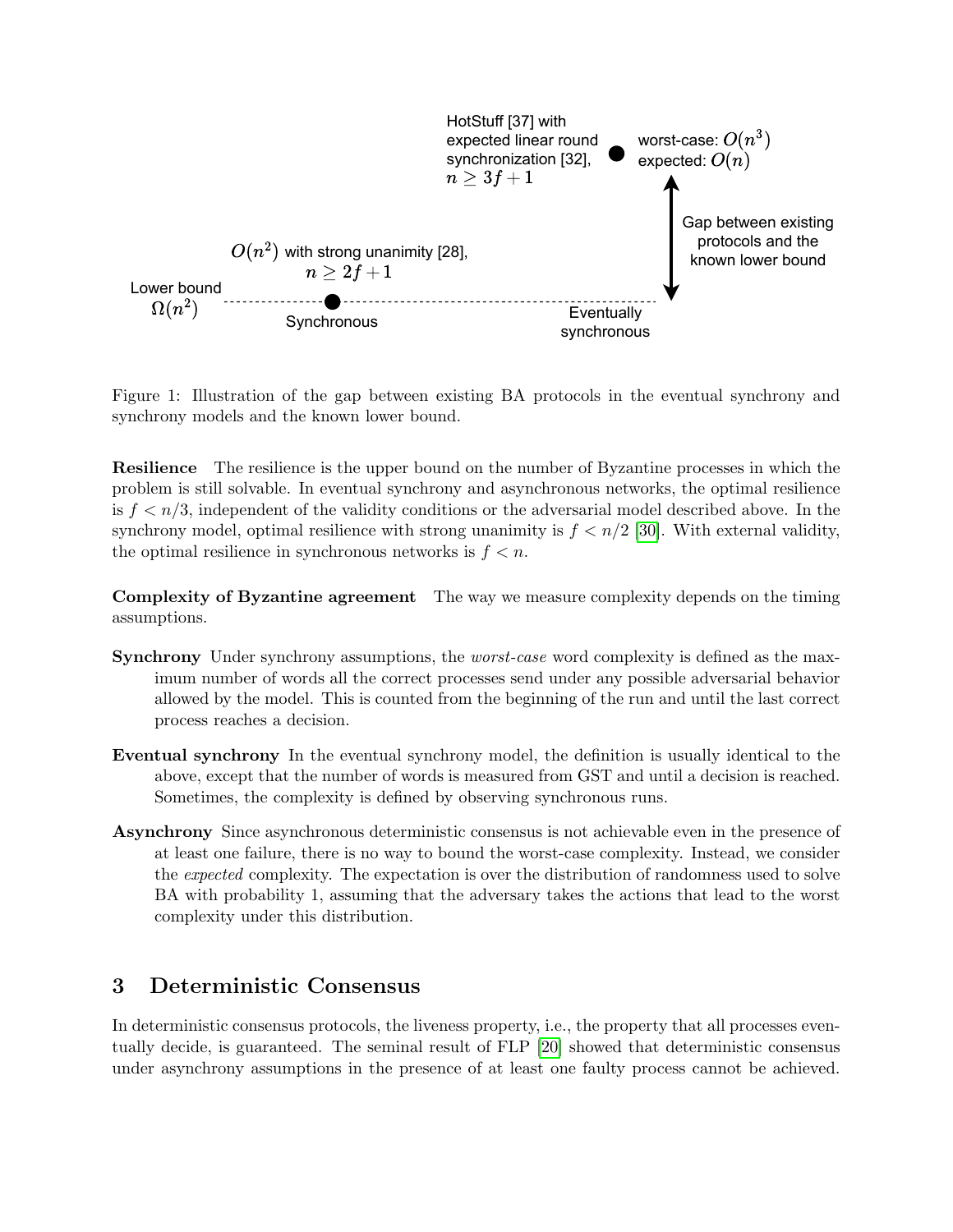Thus, deterministic consensus protocols assume either a completely synchronous network during the entire run, or they assume sufficiently long times in which the network is synchronous, that are used to make progress in the consensus protocol.

In recent years, an increasing number of works such as [\[2,](#page-8-2) [6,](#page-8-0) [22,](#page-9-4) [30,](#page-10-2) [39\]](#page-10-3) have used threshold cryptography to reduce the word complexity of BA protocols. This approach works as follows: A K-of-n threshold signature is used to create a signature on some message  $m$ . Each of the n processes has a secret key, which it uses to create a unique share of the signature. Any K shares can be combined into a valid cryptographic signature on  $m$ . Each individual share and the combined signature consist of a single word. In BA protocols, usually all parties send a share of a message  $m$ to a process p, and once p has K shares (usually  $K = f + 1$  or  $K = 2f + 1$ ), it combines them into a signature and sends it to all processes. Thus, p can prove that a certain threshold of processes signed m with only  $O(n)$  complexity.

Dolev and Reischuk proved in the early 1980s [\[17\]](#page-9-2) that the lower bound for BA in the worst-case is at least  $\Omega(n^2)$  messages per decision. To the best of our knowledge, until recently no deterministic BA protocol in the synchronous model or the eventual synchronous model met this lower bound with optimal resilience.

Recently, Momose and Ren [\[30\]](#page-10-2) showed a protocol for BA with strong unanimity with  $O(n^2)$ worst-case word complexity in the synchronous model with optimal resilience. Their protocol is based on threshold cryptography and ideas from [\[8\]](#page-8-8), which also solves the problem with  $O(n^2)$  communication complexity but for  $f < n/3$ , i.e., sub-optimal resilience. While there are synchronous BA protocols with external validity such as [\[3\]](#page-8-1), to the best of our knowledge, there is no known protocol with the same resilience or better and  $O(n^2)$  message complexity for solving BA with external validity.

In the eventually synchronous model, recent works such as Tendermint [\[26\]](#page-9-9), Casper [\[11\]](#page-8-9), and HotStuff [\[39\]](#page-10-3) solve BA in  $O(n)$  word complexity in optimistic scenarios, sometimes called the "happy path". In the worst-case, HotStuff requires  $O(n^3)$  communication (after GST). Specifically, HotStuff's complexity is  $O(n)$  whenever all correct processes are synchronized to the same round and follow a correct leader in this round. Achieving this is known as the round synchronization problem [\[34\]](#page-10-8). In HotStuff, the details of the round synchronization are abstracted away into a module named a Pacemaker, whose implementation is left unspecified. LibraBFT [\[6\]](#page-8-0), which is based on HotStuff, implements the Pacemaker with cubic complexity in the worst-case.

A recent work by Naor and Keidar [\[34\]](#page-10-8), which is based on [\[33\]](#page-10-6), uses randomization to solve round synchronization with expected  $O(n)$  word complexity in the ES setting under a static adversary. By combining this protocol with HotStuff, multi-shot BA, sometimes referred to as State Machine Replication (SMR), can be solved with expected  $O(n)$  in the average case, but with  $O(n^3)$  word complexity in the worst-case. It is still unknown if in the ES model under an adaptive adversary, BA can be solved with  $O(n^2)$  word complexity in the worst-case.

The gap between known results and the lower bound for deterministic BA is illustrated in Figure [1.](#page-3-1)

#### <span id="page-4-0"></span>4 Randomized Consensus

In randomized BA algorithms, the execution depends on local coin tosses at processes. While a simple local coin is a basic building block used in traditional works [\[7,](#page-8-10)[10\]](#page-8-11), simply tossing coins may result in an exponential expected time to reach agreement. A more efficient approach is to utilize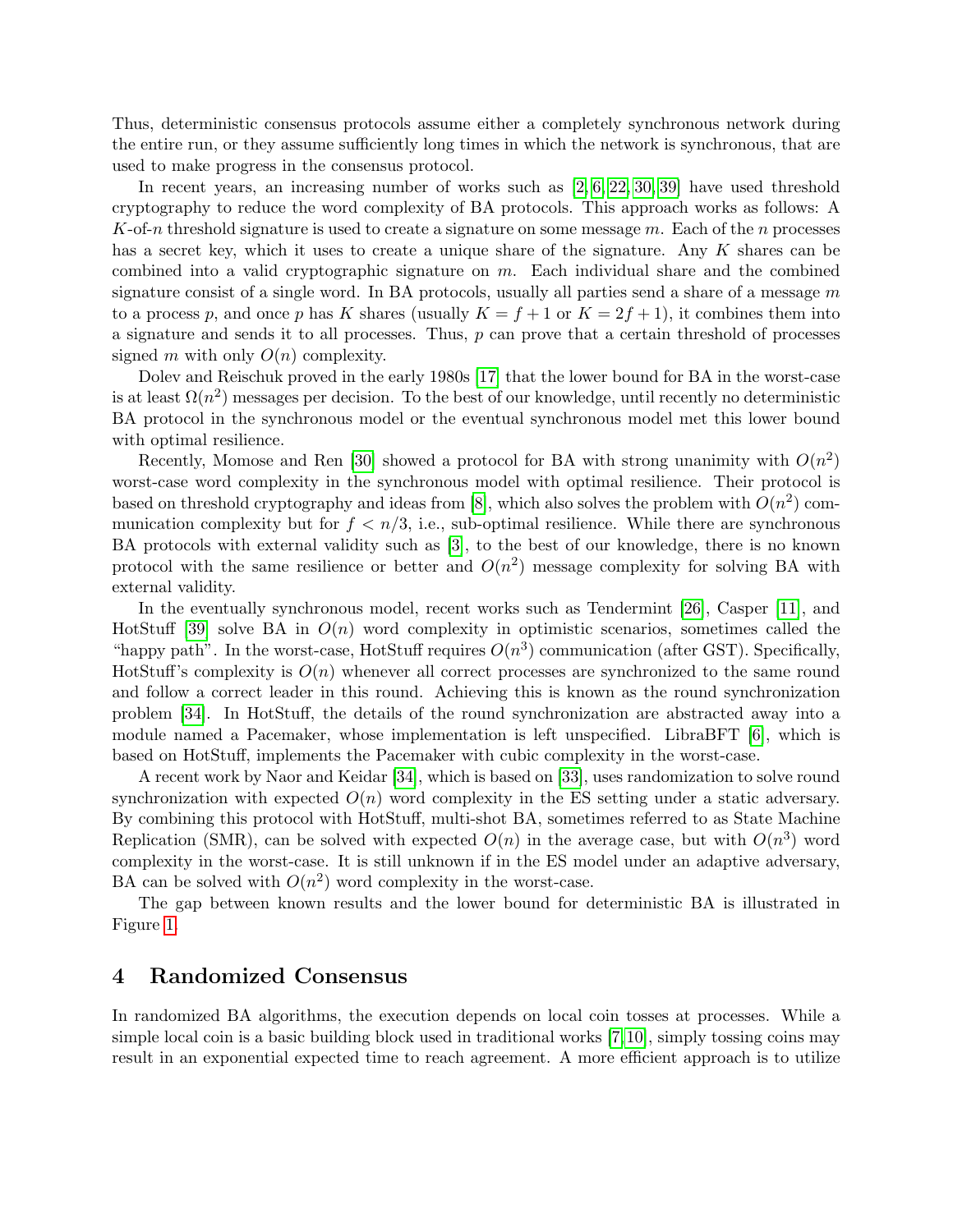some sort of local randomness in order to create a *shared coin*. Processes communicate with each other to try to agree on the coin toss, and the coin has some well-defined success rate [\[13,](#page-9-6) [14,](#page-9-11) [21,](#page-9-1) [25,](#page-9-12) [35\]](#page-10-5), namely a positive probability for all to agree on a random bit.

In previous sections, we mentioned Dolev and Reischuk's renowned lower bound, which indicates the necessity of quadratic communication [\[17\]](#page-9-2) in deterministic settings. Can we do better by using randomized algorithms? The answer depends on the adversary. First, if we assume an adaptive adversary that is capable of after-the-fact removal, the answer is no. Abraham et al. [\[1\]](#page-8-6) recently extended the classic bound and proved that any randomized BA protocol under such an adversary must incur quadratic communication in expectation. Furthermore, a number of works [\[1,](#page-8-6)[9,](#page-8-7)[36\]](#page-10-9) have proved that for subquadratic BA some form of setup assumption is required.

On the other hand, some algorithms that assume a restricted adversary and trusted setup do break the barrier of quadratic communication, solving binary BA. A common way of reducing algorithms' communication complexity is using committee sampling. With this technique, each step of the protocol is executed by a subset of the processes. That is, a process that is sampled to a committee related to a specific message sends it, whereas a process that is not sampled does nothing. In the presence of an adaptive adversary, we must ensure that the sampling for each committee cannot be anticipated by the adversary. To this end, committees are independent of each other, and messages are sent to all processes.

The first sub-quadratic algorithm was introduced by King and Saia [\[24\]](#page-9-8) in the full information synchronous model, where there are no restrictions on the adversary's computational power. While they manage to achieve  $O(n\sqrt{n})$  word complexity, their work achieves very low resilience  $(n >$  $400f$ ).

By using cryptographic abstractions and assuming a computationally bounded adversary, it is possible to achieve both high resilience and low communication complexity. This has been done by using verifiable random functions (VRFs) [\[28\]](#page-9-13) to elect committees via a procedure known as cryptographic sortition [\[21\]](#page-9-1). A VRF is a pseudorandom function that provides a proof of its correct computation. Based on a local VRF computation, processes can choose committee members without communicating with each other. Each process runs a local procedure, independent of other processes, which checks whether it is elected. If selected, it is provided with a proof that can be used as a certificate to others. The unpredictability of the selection is a protective measure against an adaptive adversary that seeks to corrupt the elected members.

An adversary can identify correct processes that participate in a committee once they send messages. An unrestricted adaptive adversary can then corrupt a committee member and schedule a new message to arrive before the message which was sent before the corruption. We recall that this scenario can be prevented by an explicit assumption [\[16\]](#page-9-7), or implicitly in the so-called erasure model [\[9,](#page-8-7) [21\]](#page-9-1), where correct processes are able to securely erase secret keys from memory. This matches the no after-the-fact lower bound in [\[1\]](#page-8-6), as the adversary cannot conceal messages sent by processes that were not corrupted at the time of the sending.

Algorand [\[21\]](#page-9-1) first defined and used cryptographic sortition. It solves BA WHP with subquadratic communication and a near-optimal resilience of  $f = (\frac{1}{3} - \epsilon)n$ , assuming a trusted *public* key infrastructure (PKI) in the erasure model and using VRFs to sample committees. Their initial work was presented in a synchronous model, and was followed by a solution assuming eventual synchrony [\[15\]](#page-9-14). In both cases, they rely on the timing assumption to make progress. Specifically, their shared coin implementation is based on the idea that every value sent by a correct process reaches all processes in the system before a timeout signals the end of a "round". This is clearly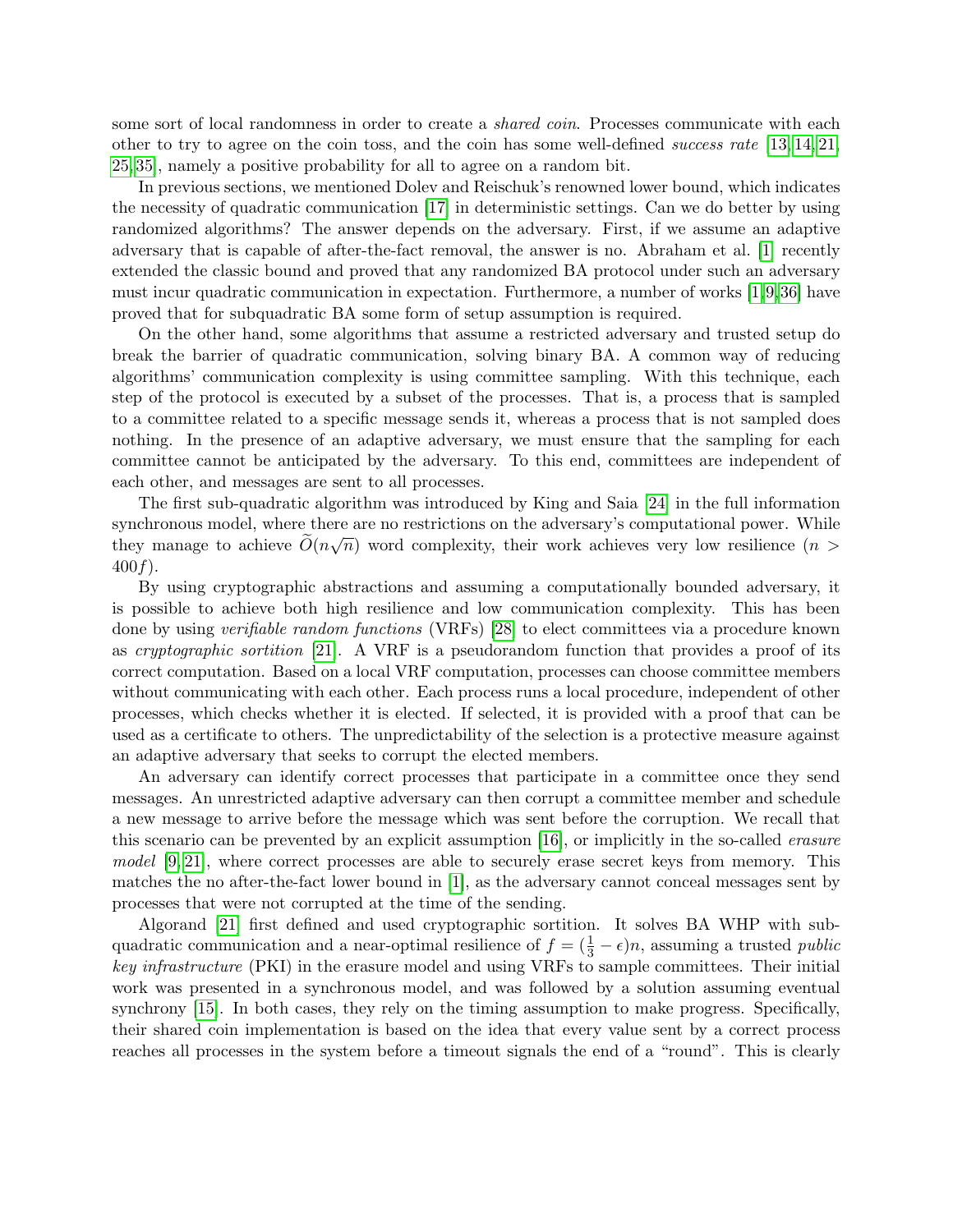not the case in asynchronous settings.

Algorand's shared coin implementation is quite simple and based on VRF values. A simplified pseudo-code of it appears in Algorithm [1.](#page-6-0) In their coin, every process broadcasts a pseudo-random value originated at a VRF output. At the end of the communication round, the minimum value is evaluated. The chosen random bit is the minimum value's least significant bit. Whenever the minimum value is sent by a correct process, all processes receive it and result in the same coin toss. Since the VRFs are pseudo-random and verified, there is a probability of at least  $\frac{2}{3}$  that a correct process holds the minimum value and all correct processes obtain the same bit.

Algorithm 1 Algorand's Shared Coin Framework - coin toss in round r

1:  $v_{min} \leftarrow \infty$ 2:  $v_i \leftarrow \textit{VRF}_i(r)$ 3: send  $v_i$  to all processes 4: wait until timeout 5: for all  $v_i$  received in round r do 6:  $v_{min} \leftarrow \min\{v_{min}, v_j\}$ 

<span id="page-6-0"></span>7: return  $LSB(v_{min})$ 

Recently, the quadratic barrier was broken also for the asynchronous case. Cohen et al. [\[16\]](#page-9-7) have solved BA WHP in a model that assumes a trusted PKI and a delayed-adaptive adversary that cannot "front run" messages sent by processes before corrupting their sender. A simplified pseudo-code of their shared coin appears in Algorithm [2.](#page-7-1) With no timing assumptions, the task of handling dynamically selected committees is more difficult and the notion of "timeout" loses its meaning. Instead, they condition the protocol's progress on a predefined parameter W. They present sufficient conditions on sampling, which ensure safety and liveness with high probability. Specifically, the conditions ensure that waiting for W messages allows progress WHP. Because the adversary can create disagreement by hiding messages of correct processes from each other, achieving a positive success rate is more challenging. It requires an additional communication round for "boosting" the presence of the values. In addition, their shared coin algorithm restricts the protocol's resilience to  $n \approx 4.5f$ . We note that the delayed adaptiveness of the adversary is necessary to ensure that it cannot discover who holds the global minimum before scheduling the messages. Without it, the adversary would be able to hide the minimum from some correct processes, creating disagreement.

Blum et al. [\[9\]](#page-8-7) have presented an algorithm that solves asynchronous BA with near-optimal resilience. Compared to Cohen et al., they strengthen the adversary, removing the delayed adaptiveness requirement, but also the trusted setup phase. Their trusted dealer fixes committees' members and coin tosses in advance. Furthermore, it distributes the tosses to the members before the execution starts using secret sharing. As in Algorand, they also work in the erasure model. Algorithm [3](#page-7-2) presents a simplified pseudo-code of their shared coin.

Another technique that can used to lower the word complexity of SMR algorithms (but not single-shot BA) is batching of values, i.e., a process decides on multiple values in each decision event. By doing so, the *amortized* word complexity of each single decision can be lowered.

HoeneyBadgerBFT [\[29\]](#page-10-10) is an asynchronous SMR algorithm with amortized linear word complexity per decision, that relies on cryptographic threshold signatures for safety. DAG-Rider [\[23\]](#page-9-15), a recent asynchronous multi-value SMR algorithm achieves amortized linear word complexity, and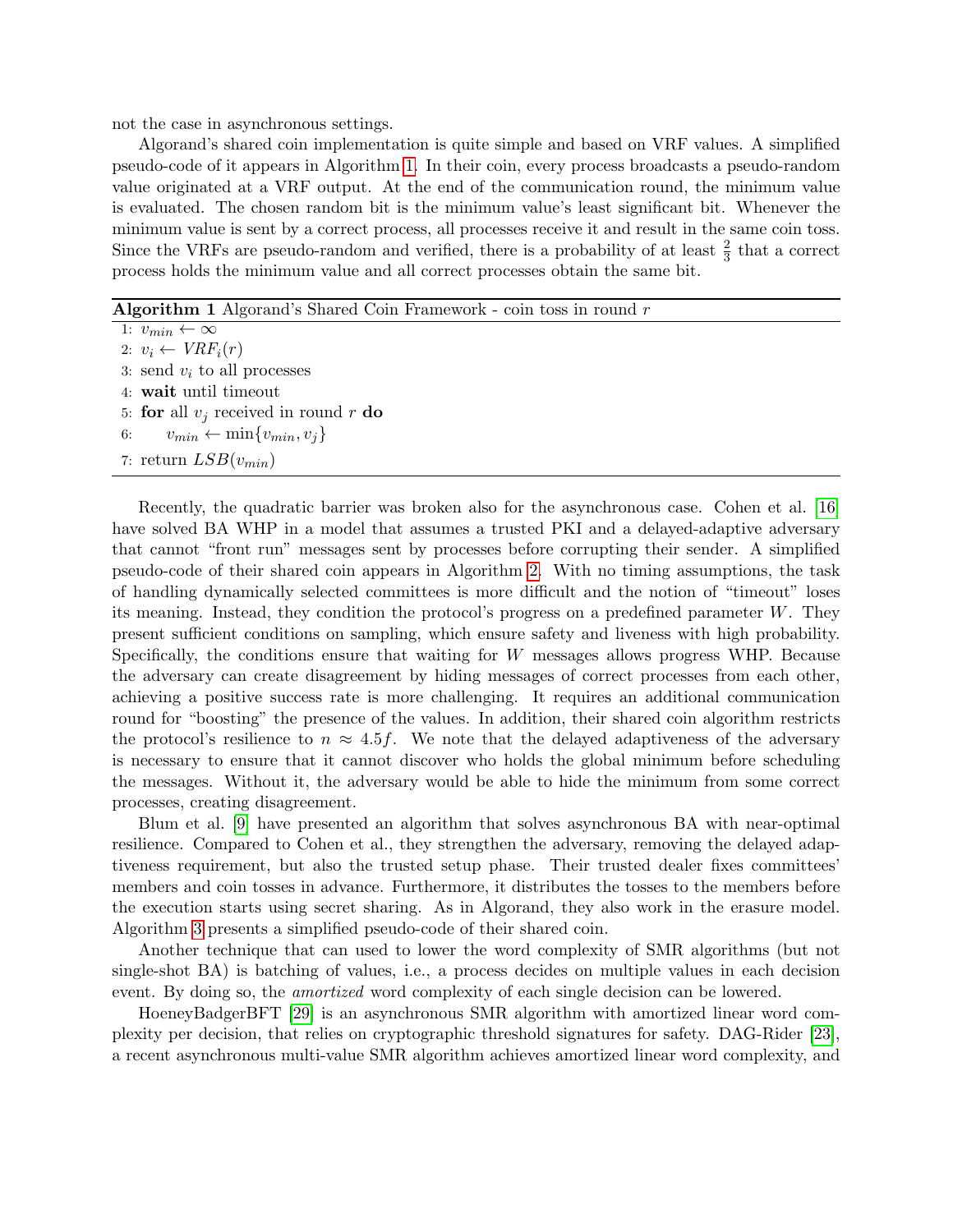| <b>Algorithm 2</b> Cohen et al.'s Shared Coin Framework - coin toss in round $r$ |
|----------------------------------------------------------------------------------|
|----------------------------------------------------------------------------------|

1:  $v_{min} \leftarrow \infty$ 2:  $v_i \leftarrow \textit{VRF}_i(r)$ 3: send  $v_i$  to all processes 4: wait until receiving  $W$  messages 5: for all  $v_j$  received in the W messages do 6:  $v_{min} \leftarrow \min\{v_{min}, v_j\}$ 7: send  $v_{min}$  to all processes 8: wait until receiving W messages 9: for all  $v_i$  received in the W messages do 10:  $v_{min} \leftarrow \min\{v_{min}, v_j\}$ 

<span id="page-7-1"></span>11: return  $LSB(v_{min})$ 

Algorithm 3 Blum et al.'s Shared Coin Framework - coin toss in round  $r$ 

1: send predefined round  $r$  share to all processes

<span id="page-7-2"></span>2: return constructed predefined round  $r$  secret

does not rely on any cryptographic assumptions for its safety. DAG-Rider represents network communication using a Directed Acyclic Graph (DAG), where each vertex is a message broadcast by some process, containing a batch of proposed consensus values. The DAG vertices are reliably broadcast. On top of the DAG, there is a local ordering layer that uses a perfect shared coin to decide on a sequence of vertices, in such a way that all correct processes agree on the same vertices in the same order. By batching proposals in each vertex, each single decision has only an expected linear word complexity.

# <span id="page-7-0"></span>5 Open Questions

While in recent years there are significant improvements in the word complexity of Byzantine agreement, we identify some still unanswered questions:

- Is there a lower bound on the number of messages or signatures for BA with external validity, similar to Dolev-Reischuk's [\[17\]](#page-9-2)  $\Omega(n^2)$  lower bound?
- In the synchronous model, is there a multi-value BA protocol with external validity that has  $O(n^2)$  word complexity in the worst-case?
- In the eventual synchrony setting, is there any BA protocol (binary or multi-value) that has  $O(n^2)$  word complexity in the worst-case?
- Can sub-quadratic BA be solved with deterministic guarantees for some of the properties, specifically safety ones, while others hold WHP?
- In the asynchronous settings, is there a sub-quadratic multi-value BA protocol?
- Whilst existing asynchronous sub-quadratic BA protocols rely on guarantees that hold whp provided that the protocol is run a constant number of times, is it possible to design asynchronous sub-quadratic SMR?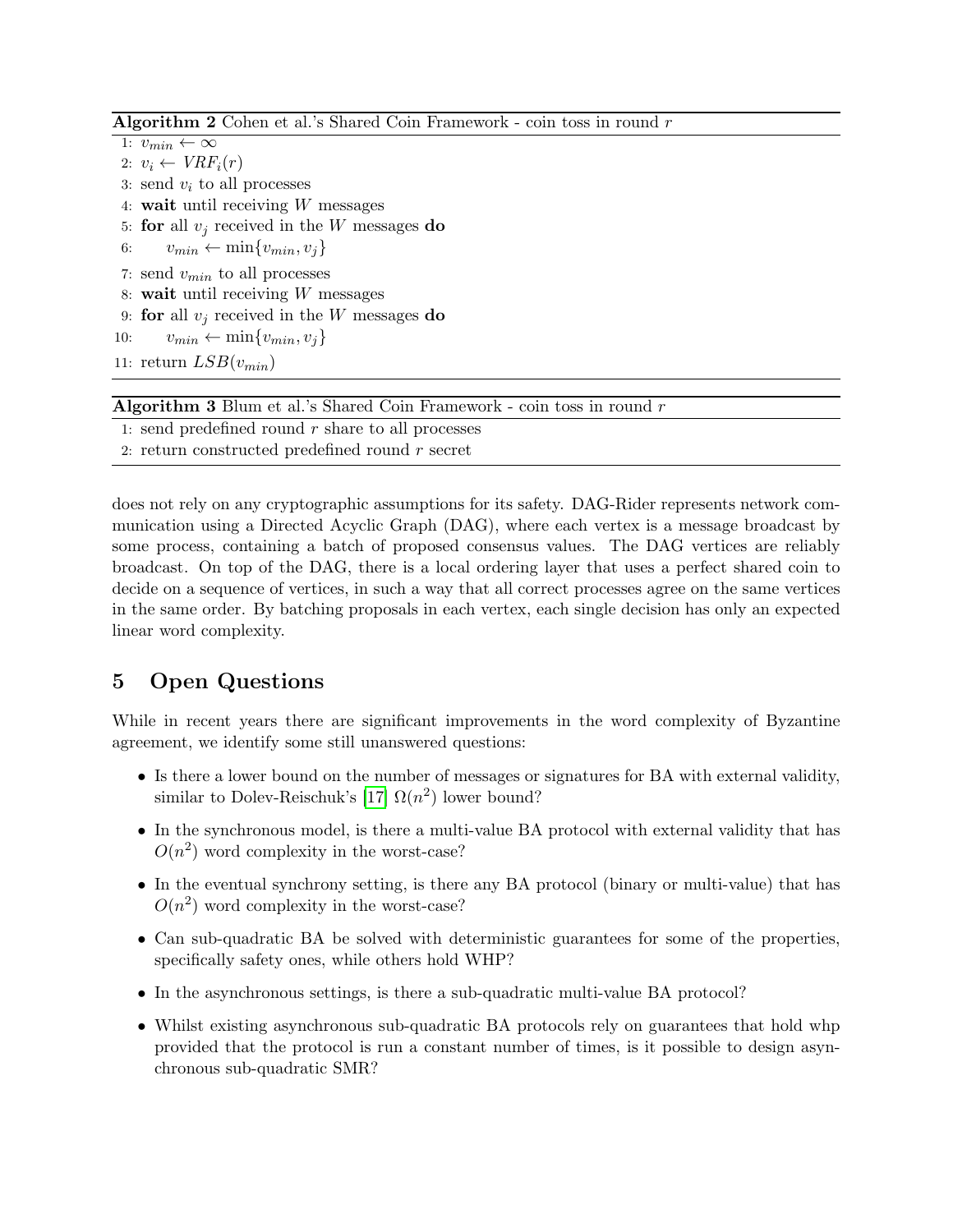# Acknowledgements

Oded Naor is grateful to the Azrieli Foundation for the award of an Azrieli Fellowship.

## References

- <span id="page-8-6"></span>[1] Ittai Abraham, TH Hubert Chan, Danny Dolev, Kartik Nayak, Rafael Pass, Ling Ren, and Elaine Shi. Communication complexity of byzantine agreement, revisited. In Proceedings of the 2019 ACM Symposium on Principles of Distributed Computing, pages 317–326, 2019.
- <span id="page-8-2"></span>[2] Ittai Abraham, Guy Golan-Gueta, and Dahlia Malkhi. Hot-Stuff the Linear, Optimal-Resilience, One-Message BFT Devil. CoRR, abs/1803.05069, 2018.
- <span id="page-8-1"></span>[3] Ittai Abraham, Dahlia Malkhi, Kartik Nayak, Ling Ren, and Maofan Yin. Sync HotStuff: Simple and practical synchronous state machine replication. In 2020 IEEE Symposium on Security and Privacy (SP), pages 106–118. IEEE, 2020.
- <span id="page-8-5"></span>[4] Ittai Abraham, Dahlia Malkhi, and Alexander Spiegelman. Validated asynchronous byzantine agreement with optimal resilience and asymptotically optimal time and word communication. CoRR, abs/1811.01332, 2018.
- <span id="page-8-3"></span>[5] Ittai Abraham, Dahlia Malkhi, and Alexander Spiegelman. Asymptotically optimal validated asynchronous byzantine agreement. In Proceedings of the 2019 ACM Symposium on Principles of Distributed Computing, pages 337–346, 2019.
- <span id="page-8-0"></span>[6] Mathieu Baudet, Avery Ching, Andrey Chursin, George Danezis, François Garillot, Zekun Li, Dahlia Malkhi, Oded Naor, Dmitri Perelman, and Alberto Sonnino. State machine replication in the Libra Blockchain. The Libra Assn., Tech. Rep, 2019.
- <span id="page-8-10"></span>[7] Michael Ben-Or. Another advantage of free choice (extended abstract): Completely asynchronous agreement protocols. In Proceedings of the second annual ACM symposium on Principles of distributed computing, pages 27–30. ACM, 1983.
- <span id="page-8-8"></span>[8] Piotr Berman, Juan A Garay, and Kenneth J Perry. Bit optimal distributed consensus. In Computer science, pages 313–321. Springer, 1992.
- <span id="page-8-7"></span>[9] Erica Blum, Jonathan Katz, Chen-Da Liu-Zhang, and Julian Loss. Asynchronous byzantine agreement with subquadratic communication. Cryptology ePrint Archive, Report 2020/851, 2020. <https://eprint.iacr.org/2020/851>.
- <span id="page-8-11"></span>[10] Gabriel Bracha and Sam Toueg. Resilient consensus protocols. In Proceedings of the second annual ACM symposium on Principles of distributed computing, pages 12–26. ACM, 1983.
- <span id="page-8-9"></span>[11] Vitalik Buterin and Virgil Griffith. Casper the friendly finality gadget. arXiv preprint arXiv:1710.09437, 2017.
- <span id="page-8-4"></span>[12] Christian Cachin, Klaus Kursawe, Frank Petzold, and Victor Shoup. Secure and efficient asynchronous broadcast protocols. In Advances in Cryptology  $-CRYPTO$  2001, pages 524– 541. Springer Berlin Heidelberg, 2001.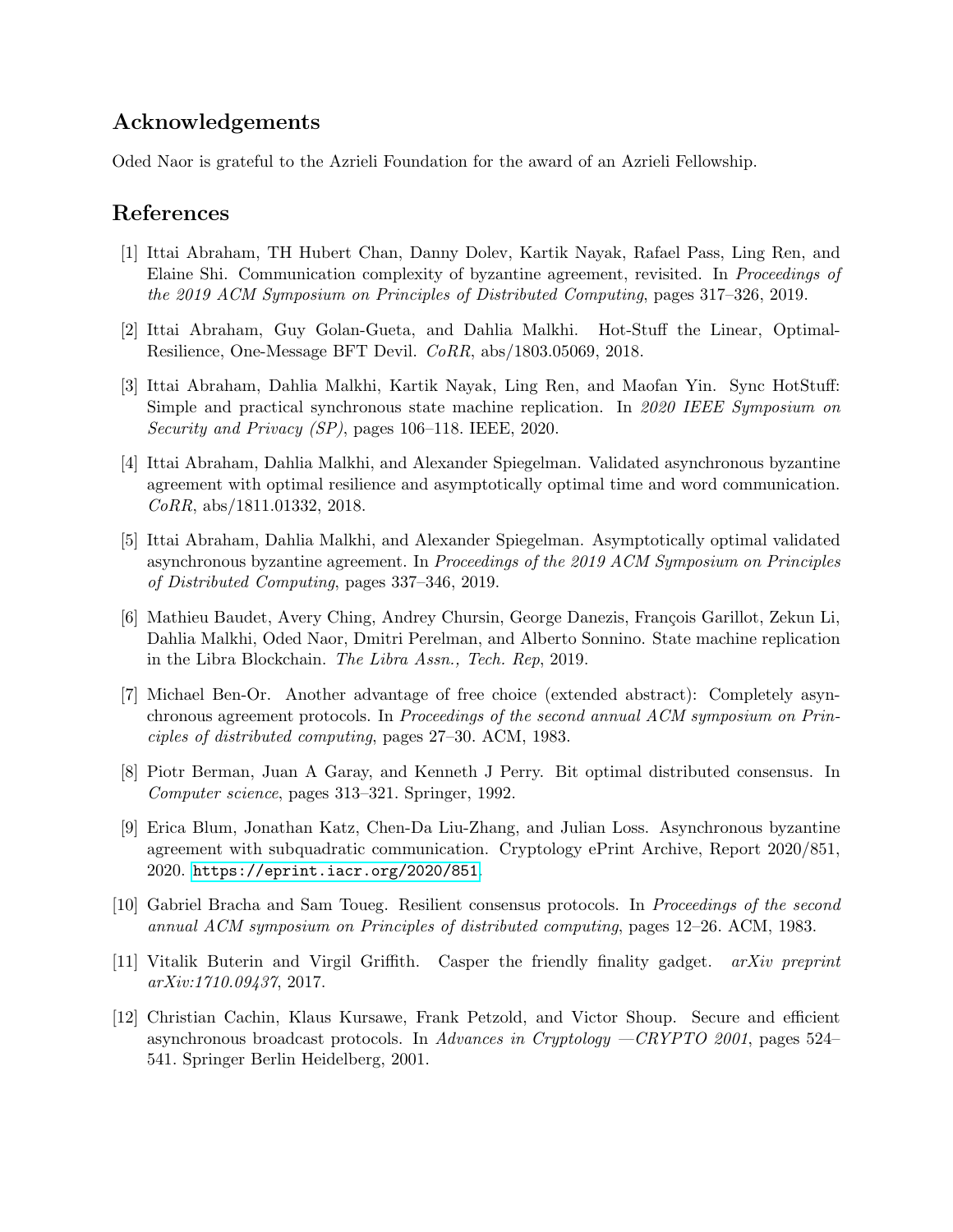- <span id="page-9-6"></span>[13] Christian Cachin, Klaus Kursawe, and Victor Shoup. Random oracles in Constantinople: Practical asynchronous byzantine agreement using cryptography. Journal of Cryptology, 18(3):219– 246, 2005.
- <span id="page-9-11"></span>[14] Ran Canetti and Tal Rabin. Fast asynchronous byzantine agreement with optimal resilience. In STOC, volume 93, pages 42–51. Citeseer, 1993.
- <span id="page-9-14"></span>[15] Jing Chen, Sergey Gorbunov, Silvio Micali, and Georgios Vlachos. Algorand agreement: Super fast and partition resilient byzantine agreement. *IACR Cryptology ePrint Archive*, 2018:377, 2018.
- <span id="page-9-7"></span>[16] Shir Cohen, Idit Keidar, and Alexander Spiegelman. Not a coincidence: Sub-quadratic asynchronous byzantine agreement whp. arXiv preprint arXiv:2002.06545, 2020.
- <span id="page-9-2"></span>[17] Danny Dolev and Rüdiger Reischuk. Bounds on information exchange for byzantine agreement. J. ACM, 32(1):191–204, January 1985.
- <span id="page-9-3"></span>[18] Danny Dolev and H. Raymond Strong. Authenticated algorithms for byzantine agreement. SIAM Journal on Computing, 12(4):656–666, 1983.
- <span id="page-9-10"></span>[19] Cynthia Dwork, Nancy Lynch, and Larry Stockmeyer. Consensus in the presence of partial synchrony. Journal of the ACM (JACM), 35(2):288–323, 1988.
- <span id="page-9-5"></span>[20] Michael J Fischer, Nancy A Lynch, and Michael S Paterson. Impossibility of distributed consensus with one faulty process. Journal of the ACM (JACM), 32(2):374–382, 1985.
- <span id="page-9-1"></span>[21] Yossi Gilad, Rotem Hemo, Silvio Micali, Georgios Vlachos, and Nickolai Zeldovich. Algorand: Scaling byzantine agreements for cryptocurrencies. In Proceedings of the 26th Symposium on Operating Systems Principles, pages 51–68, 2017.
- <span id="page-9-4"></span>[22] Bingyong Guo, Zhenliang Lu, Qiang Tang, Jing Xu, and Zhenfeng Zhang. Dumbo: Faster asynchronous bft protocols. In Proceedings of the 2020 ACM SIGSAC Conference on Computer and Communications Security, pages 803–818, 2020.
- <span id="page-9-15"></span>[23] Idit Keidar, Eleftherios Kokoris-Kogias, Oded Naor, and Alexander Spiegelman. All you need is dag. In the future proceedings of the 2021 ACM Symposium on Principles of Distributed Computing, 2021.
- <span id="page-9-8"></span>[24] Valerie King and Jared Saia. Breaking the  $O(n^2)$  bit barrier: scalable byzantine agreement with an adaptive adversary. *Journal of the ACM (JACM)*, 58(4):1–24, 2011.
- <span id="page-9-12"></span>[25] Valerie King and Jared Saia. Byzantine agreement in polynomial expected time. In Proceedings of the forty-fifth annual ACM symposium on Theory of computing, pages 401–410. ACM, 2013.
- <span id="page-9-9"></span>[26] Jae Kwon. Tendermint: Consensus without mining. Draft v. 0.6, fall, 1(11), 2014.
- <span id="page-9-0"></span>[27] Leslie Lamport, Robert Shostak, and Marshall Pease. The byzantine generals problem. ACM Trans. Program. Lang. Syst., 4(3):382–401, July 1982.
- <span id="page-9-13"></span>[28] Silvio Micali, Michael Rabin, and Salil Vadhan. Verifiable random functions. In Foundations of Computer Science, 1999. 40th Annual Symposium on, pages 120–130. IEEE, 1999.